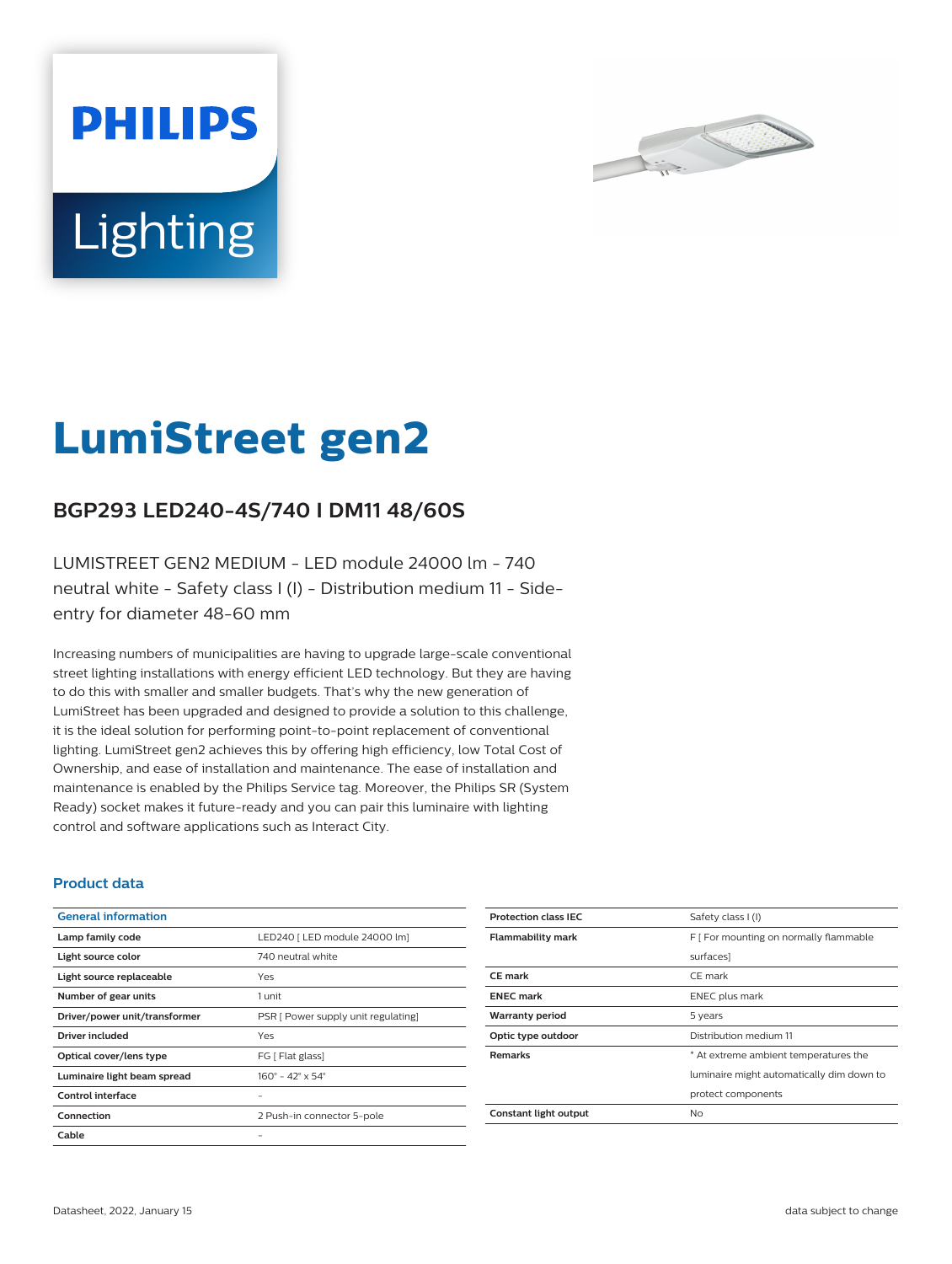## **LumiStreet gen2**

| Number of products on MCB of 16 A type | 8                                              |
|----------------------------------------|------------------------------------------------|
| в                                      |                                                |
| <b>EU RoHS compliant</b>               | Yes                                            |
| Light source engine type               | LED                                            |
| Service tag                            | Yes                                            |
| Serviceability class                   | Class A, luminaire is equipped with            |
|                                        | serviceable parts (when applicable): LED       |
|                                        | board, driver, control units, surge protection |
|                                        | device, optics, front cover and mechanical     |
|                                        | parts                                          |
| <b>Product family code</b>             | BGP293 [ LUMISTREET GEN2 MEDIUM]               |
|                                        |                                                |
| <b>Light technical</b>                 |                                                |
| Upward light output ratio              | O                                              |
| Standard tilt angle posttop            | $O^{\circ}$                                    |
| Standard tilt angle side entry         | О°                                             |
|                                        |                                                |
| <b>Operating and electrical</b>        |                                                |
| <b>Input Voltage</b>                   | 220 to 240 V                                   |
| <b>Input Frequency</b>                 | 50 to 60 Hz                                    |
| Inrush current                         | 53 A                                           |
| Inrush time                            | 0.3 <sub>ms</sub>                              |
| <b>Power Factor (Min)</b>              | 0.99                                           |
|                                        |                                                |
| <b>Controls and dimming</b>            |                                                |
| Dimmable                               | No                                             |
|                                        |                                                |
| <b>Mechanical and housing</b>          |                                                |
| <b>Housing Material</b>                | Aluminum die–cast                              |
| <b>Reflector material</b>              | Polycarbonate                                  |
| Optic material                         | Polymethyl methacrylate                        |
| Optical cover/lens material            | Glass                                          |
| <b>Fixation material</b>               | Aluminum                                       |
| <b>Mounting device</b>                 | 48/60S [Side-entry for diameter 48-60 mm]      |
| Optical cover/lens shape               | Flat                                           |
| Optical cover/lens finish              | Clear                                          |
| <b>Overall length</b>                  | 626 mm                                         |
| <b>Overall width</b>                   | 340 mm                                         |
| <b>Overall height</b>                  | 95 mm                                          |
| <b>Effective projected area</b>        | $0.0246$ m <sup>2</sup>                        |
| Color                                  | Gray                                           |
| Dimensions (Height x Width x Depth)    | 95 x 340 x 626 mm (3.7 x 13.4 x 24.6 in)       |

| <b>Approval and application</b>               |                                               |
|-----------------------------------------------|-----------------------------------------------|
| Ingress protection code                       | IP66 [ Dust penetration-protected, jet-proof] |
| Mech. impact protection code                  | IK08 [ 5 J vandal-protected]                  |
| <b>Surge Protection (Common/Differential)</b> | Luminaire surge protection level until 6 kV   |
|                                               | differential mode and 8 kV common mode        |
|                                               |                                               |
| Initial performance (IEC compliant)           |                                               |
| Initial luminous flux (system flux)           | 20640 lm                                      |
| Luminous flux tolerance                       | $+/-7%$                                       |
| Initial LED luminaire efficacy                | 145 lm/W                                      |
| Init. Corr. Color Temperature                 | 4000 K                                        |
|                                               |                                               |

| Init. Corr. Color Temperature         | 4000 K                 |
|---------------------------------------|------------------------|
| Init. Color Rendering Index           | 70                     |
| Initial chromaticity                  | (0.381, 0.379) SDCM <5 |
| Initial input power                   | 142 W                  |
| Power consumption tolerance           | $+/-10%$               |
| Init. Color Rendering Index Tolerance | $+/-2$                 |

| Control gear failure rate at median useful 10 % |     |
|-------------------------------------------------|-----|
| life 100000 h                                   |     |
| Lumen maintenance at median useful              | 196 |
| life* 100000 h                                  |     |
|                                                 |     |
| <b>Application conditions</b>                   |     |

**Over time performance (IEC compliant)**

| Ambient temperature range          | $-40$ to $+50$ °C. |
|------------------------------------|--------------------|
| Performance ambient temperature Tq | 25 °C              |
| Maximum dim level                  | 0% (digital)       |

| <b>Product data</b>                  |                                    |
|--------------------------------------|------------------------------------|
| <b>Full product code</b>             | 871951405877400                    |
| Order product name                   | BGP293 LED240-4S/740 I DM11 48/60S |
| <b>EAN/UPC - Product</b>             | 8719514058774                      |
| Order code                           | 05877400                           |
| <b>Numerator - Quantity Per Pack</b> |                                    |
| Numerator - Packs per outer box      |                                    |
| Material Nr. (12NC)                  | 910925866444                       |
| Net Weight (Piece)                   | 6.500 kg                           |